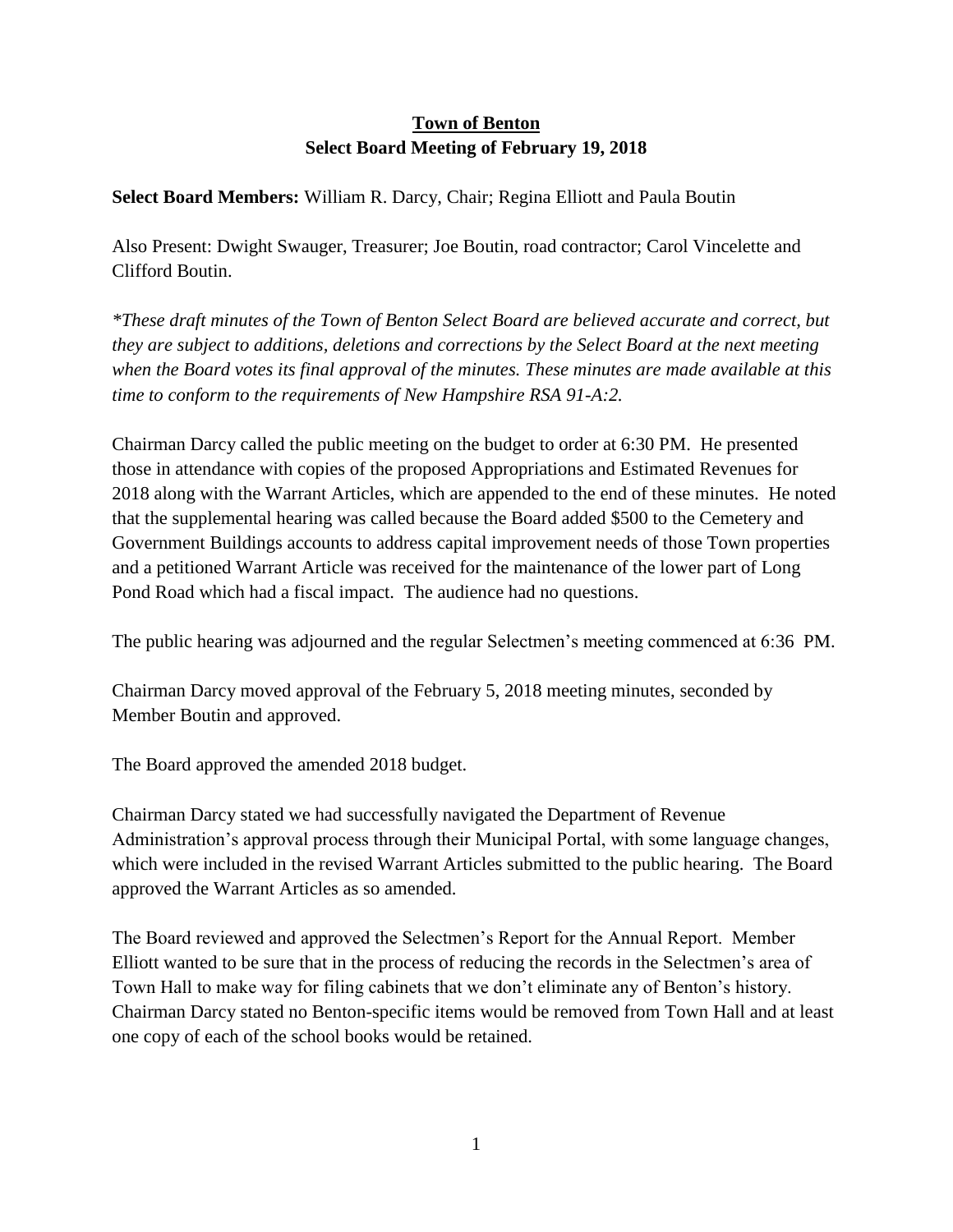Treasurer Swauger reported the operating account had \$73,265.95 and the ICS account \$400,163.96. There were no bills to pay.

There were a number of developments to report on our efforts to obtain FEMA funding for recent disasters and get mitigation funding in the future:

- The Chairman submitted a proposed Army Corps of Engineers Permit Application to FEMA along with objections to the Town being required to file a permit.
- The description of the extent of the July 2017 storm damages was approved in the FEMA portal.
- A Notice of Intent to file an application for a mitigation grant for the Tunnel Stream culvert upsizing near Davis Brook was submitted.
- The Chairman met with Scott Matz to review the latest revisions to the Hazard Mitigation Plan and prepare for the meeting on the Wildfire Management Plan component of the Plan.
- A meeting with the Forest Service and other participants is planned for this Wednesday, February 20<sup>th</sup>, on the Wildfire Management Plan.

The Town received a Wetlands Permit Application from the Glencliff Home for the addition of a water well and piping to the Home which will disturb wetlands and the Appalachian Trail. The Chairman will set up a meeting with Glencliff Home administrators to discuss the matter and our emergency operations and mitigation plans.

The Board received a request from the NH DOT for a joint meeting with the Haverhill Board of Selectmen to hear a presentation on the State plan to repair bridges on Rte. 25. The Board tentatively agreed to suggest March 5 at Haverhill if it could be made the first item on the Haverhill Board agenda.

The Board signed a supplemental Notice of Intent to harvest wood on the Stiebitz property submitted by Joe Boutin which added some trees to be cut.

The meeting adjourned at 7:22 PM.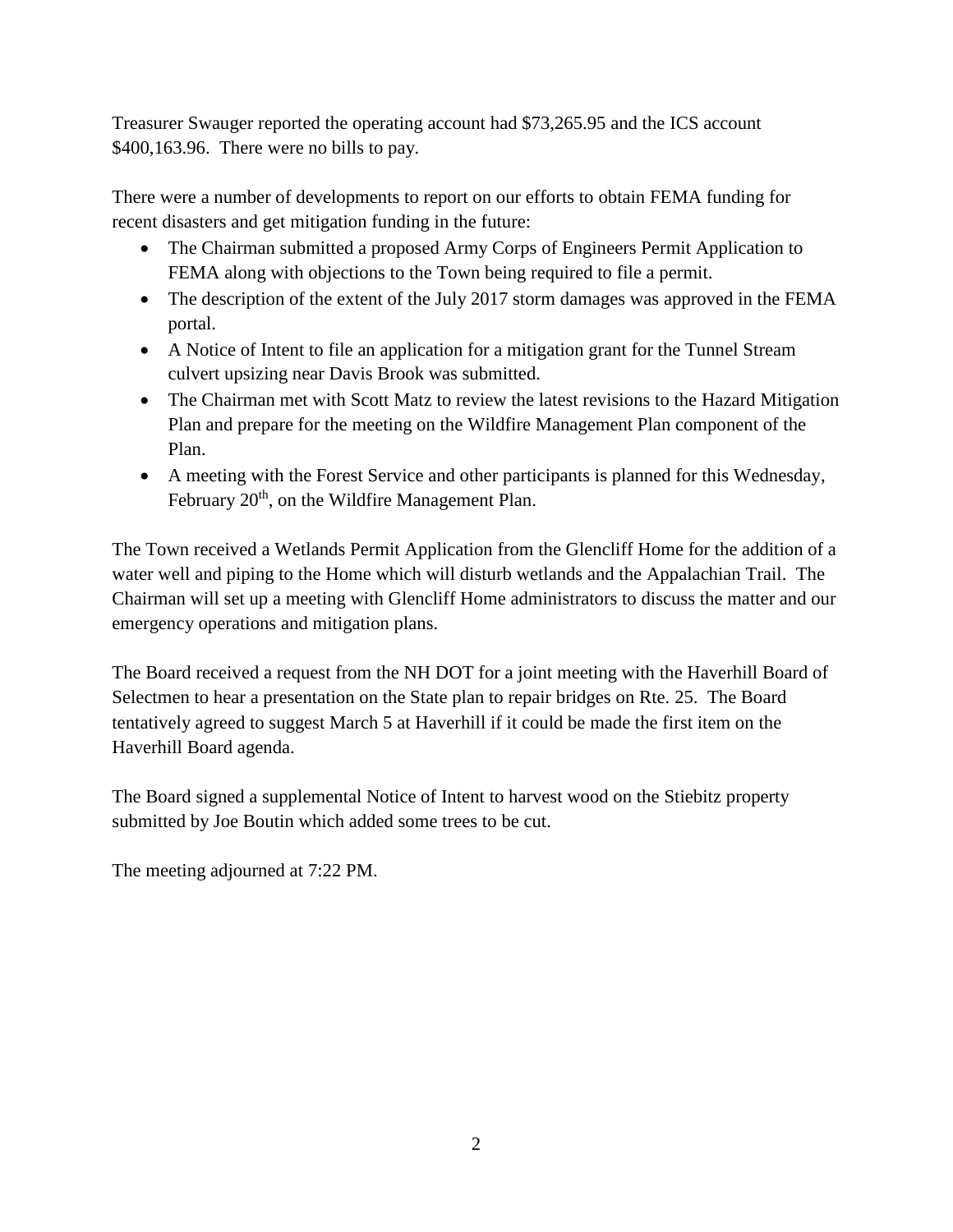## **2018 TOWN WARRANT**

# **TOWN OF BENTON**

# **MARCH 13, 2018**

To the inhabitants of the Town of Benton qualified to vote in Town Affairs:

You are hereby notified to meet at the Benton Community Building (Town Hall) in said Benton on the second Tuesday of March next, the 13<sup>th</sup>, at seven o'clock in the evening.

When the town meeting opens, qualified voters will be asked to vote and act upon the following subjects:

ARTICLE 1 To choose persons for the following positions and terms of office:

| <b>Position</b>              | <b>Term</b> | <b>Expires</b> |
|------------------------------|-------------|----------------|
| Selectman                    | 3 years     | 2021           |
| <b>Treasurer</b>             | 1 year      | 2019           |
| <b>Town Clerk</b>            | 1 year      | 2019           |
| <b>Tax Collector</b>         | 1 year      | 2019           |
| Moderator                    | 2 years     | 2010           |
| Supervisor of the Checklist  | 3 years     | 2021           |
| <b>Ballot Clerk</b>          | 1 year      | 2019           |
| <b>Ballot Inspector</b>      | 1 year      | 2019           |
| Surveyor of Wood and Lumber  | 1 year      | 2019           |
| <b>Planning Board Member</b> | 3 years     | 2021           |
| <b>Planning Board Member</b> | 2 years     | 2020           |
| Trustee of the Trust Funds   | 3 years     | 2021           |
| <b>Cemetery Trustee</b>      | 3 years     | 2021           |

ARTICLE 2 To see if the Town will vote to accept the reports of the officers and agents as printed.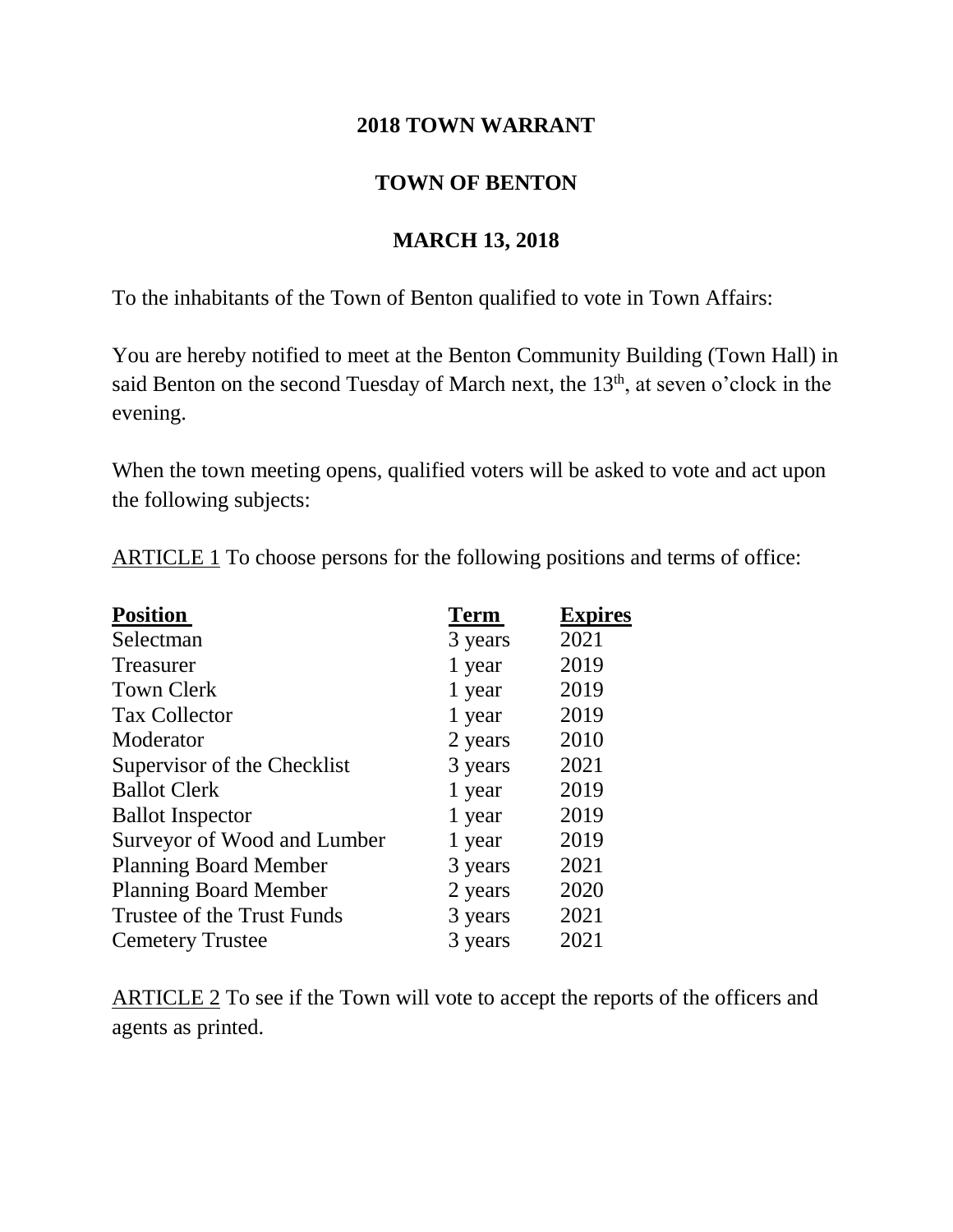ARTICLE 3 To see if the Town will vote to raise and appropriate the sum of \$127,550 for General Municipal Operations. This article does not include appropriations contained in special or individual articles addressed separately. The Selectmen recommend this article. (Majority vote required)

ARTICLE 4 To see if the Town will vote to raise and appropriate the sum of \$16,500 for road projects on Tunnel Stream road, including environmental permitting to increase the diameter of the culvert on Tunnel Stream Road just South of the Davis Brook Bridge and to repair and pave 170 feet of Tunnel Stream Road near Route 116. Selectmen recommend this article. (Majority vote required)

ARTICLE 5 Shall we delegate the duties and responsibilities of the cemetery trustees to the board of selectmen? Selectmen recommend this article. (Majority vote required)

ARTICLE 6 To see if the Town will vote to approve the contract with the Town of Haverhill for fire services through 2021. Selectmen recommend this article. (Majority vote required)

ARTICLE 7 To see if the town will vote to raise and appropriate the sum of \$4,000 for fire contract expenses and authorize the withdrawal of \$4,000 from the Fire Expendable Trust Fund created for that purpose. Selectmen recommend this article. (Majority vote required)

ARTICLE 8 To see if the town will vote to raise and appropriate the sum of \$3,000 to pay part of the costs of the 2018 property revaluation and authorize the withdrawal of \$3,000 from the Revaluation Trust Fund created for that purpose. The Selectmen recommend this article. (Majority vote required)

ARTICLE 9 To see if the Town will vote to raise and appropriate the following sums for charitable and welfare purposes:

| Tri-County Cap (fuel and electricity assistance) | \$500 |
|--------------------------------------------------|-------|
| White Mountain Mental Health                     | \$300 |
| Good Shepard Ecumenical Food Pantry              | \$250 |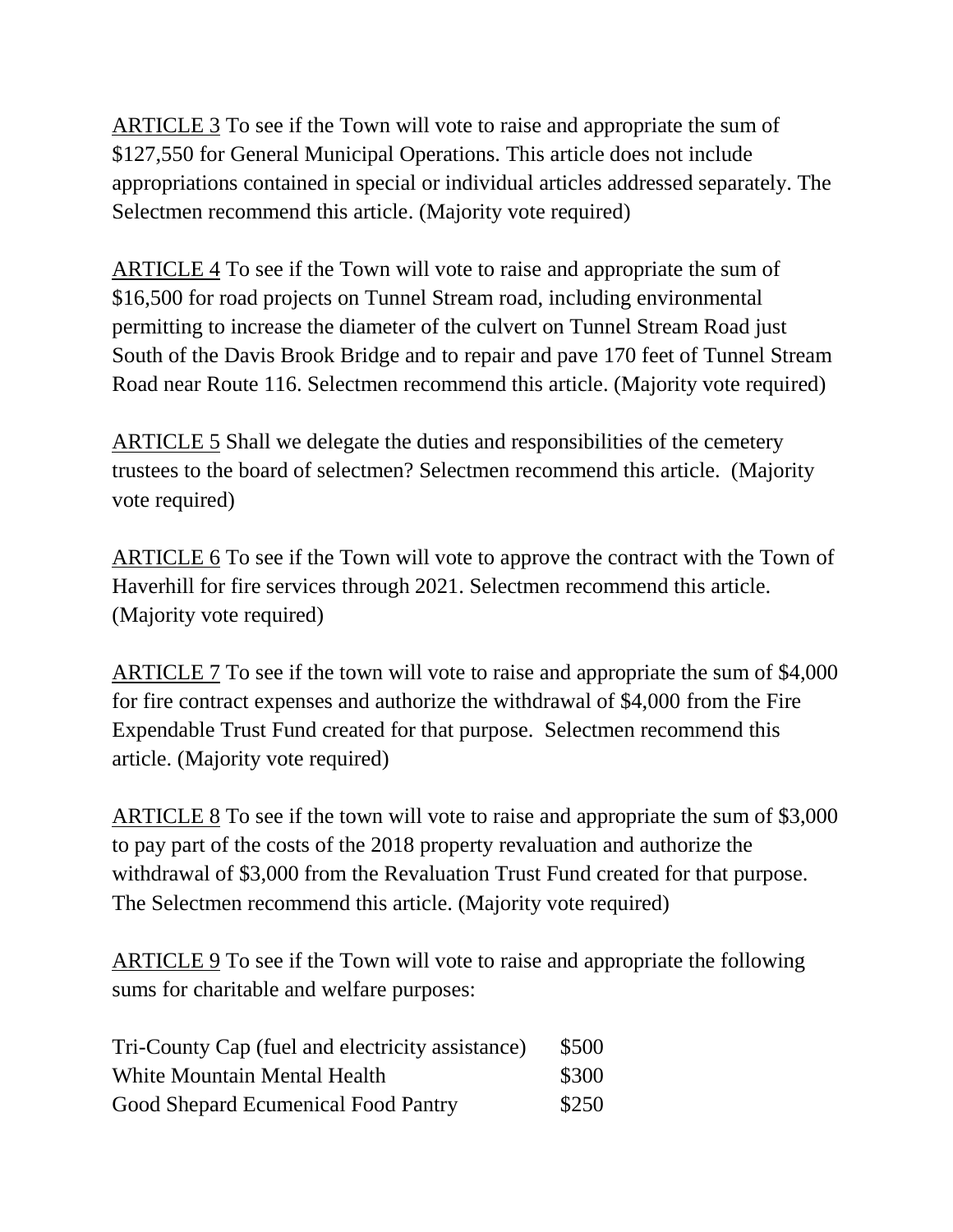| <b>Ammonoosuc Health Services</b>             | \$250 |
|-----------------------------------------------|-------|
| <b>Grafton County Senior Citizens Council</b> | \$200 |

Selectmen recommend this article. (Majority vote required).

ARTICLE 10 To see if the town will vote to establish a Roads and Bridges Expendable Trust Fund per RSA 31:19-a, for the purpose of paying for unanticipated road and bridge expenses and to raise and appropriate \$15,000 to put in the fund, with this amount to come from unassigned fund balance; further to name the Board of Selectmen as agents to expend from said fund. Selectmen recommend this article. (Majority vote required)

ARTICLE 11 To see if the Town will vote to change the five member Board of Adjustment from elected positions to positions appointed by the Board of Selectmen. Selectmen recommend this article. (Majority vote required)

ARTICLE 12 To see if the Town will vote to declare the portion of Long Pond Road (formerly known as "North South Road") from NH RT 116 (Coventry Road) up to the last residential driveway or the White Mountain National Forest (WMNF) gate, at the Town's discretion, no more than 4/10 of a mile, a Class V highway and immediately commence performing all the normal road maintenance functions of a Town road. Petitioned warrant article. (Majority vote required)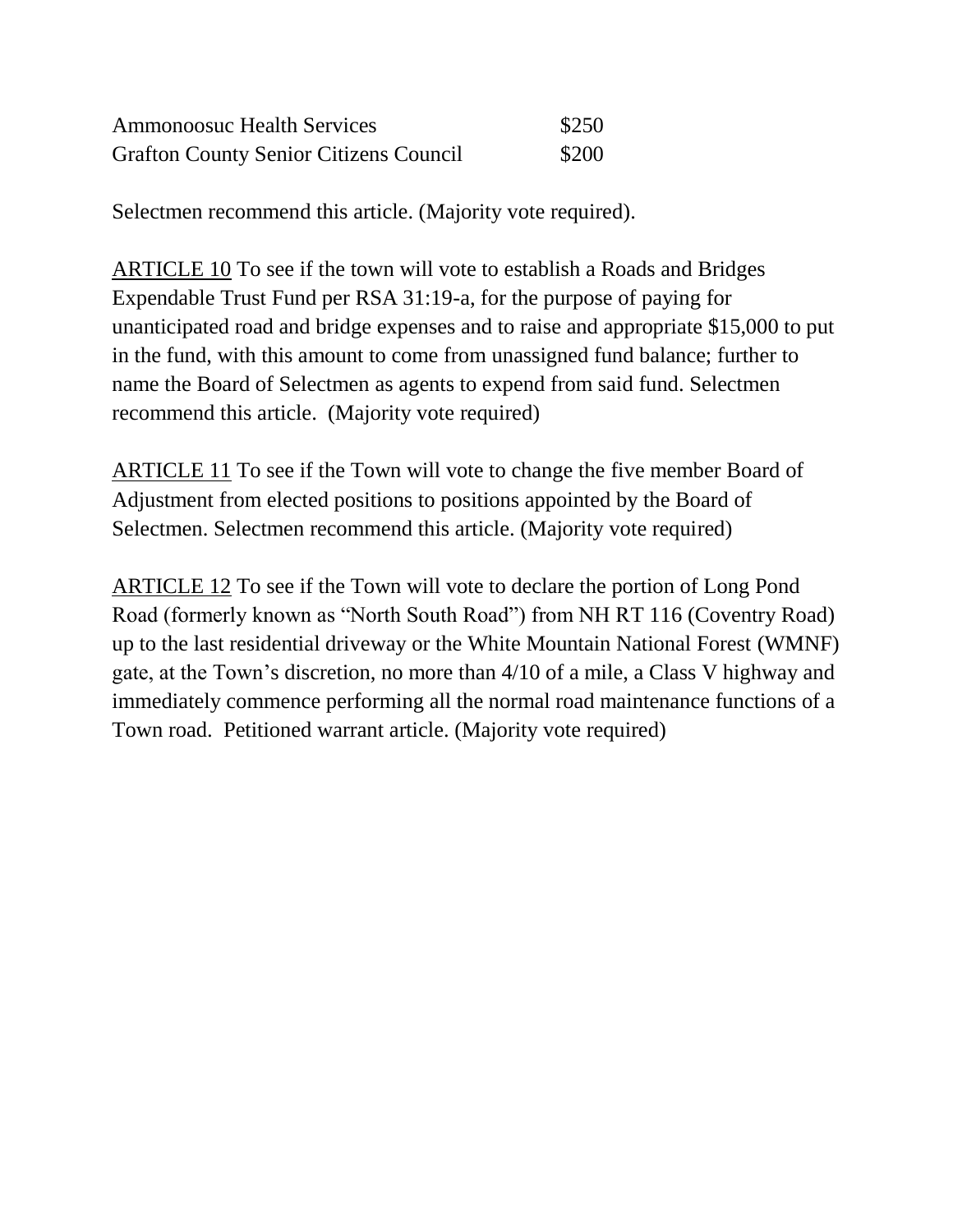| Account          | Charge Point                                    | <b>Budget</b> | Spent        | <b>Balance</b> | Proposed 2018 |
|------------------|-------------------------------------------------|---------------|--------------|----------------|---------------|
| 4130             | <b>Executive - Staff Salaries</b><br>& Expenses | \$11,500.00   | \$10,662.78  | \$837.22       | \$10,000.00   |
| 4140             | <b>Election Expenses</b>                        | \$75.00       | \$75.00      | \$0.00         | \$2,000.00    |
| 4150             | <b>Financial Administration</b>                 | \$2,100.00    | \$1,504.09   | \$595.91       | \$9,000.00    |
| 4152             | <b>Revaluation of Property</b>                  | \$5,800.00    | \$5,312.60   | \$487.40       | \$10,500.00   |
| 4153             | Legal Expenses                                  | \$250.00      | \$250.00     | \$0.00         | \$0.00        |
| 4155             | Personnel Admin                                 | \$1,600.00    | \$1,530.00   | \$70.00        | \$1,600.00    |
| 4193             | Planning & Zoning                               | \$100.00      | \$0.00       | \$100.00       | \$250.00      |
| 4194             | Gov't Buildings                                 | \$3,500.00    | \$2,915.04   | \$584.96       | \$5,000.00    |
| 4195             | Cemeteries                                      | \$300         | \$0.00       | \$300.00       | \$3,000.00    |
| 4196             | Insurance                                       | \$3,343.00    | \$3,343.00   | \$0.00         | \$2,000.00    |
| 4197             | Ads & Regional Assoc.                           | \$2,700.00    | \$2,556.67   | \$143.33       | \$2,700.00    |
| 4199             | <b>Avitar</b> (software<br>maintenance)         | \$2,200.00    | \$46.25      | \$2,153.75     | \$2,200.00    |
| 4210             | Police                                          | \$3,200.00    | \$1,500.00   | \$1,700.00     | \$2,300.00    |
| 4215             | Ambulance                                       | \$6,171.00    | \$6,171.00   | \$0.00         | \$5,500.00    |
| 4220             | Fire                                            | \$8,961.00    | \$8,000.00   | \$961.00       | \$6,000.00    |
| 4299             | Other Public Safety                             | \$0.00        | \$0.00       | \$0.00         | \$0.00        |
| 4312             | Highways & Streets                              | \$85,851.15   | \$59,178.56  | \$26,672.59    | \$63,000.00   |
| 4313             | <b>Bridges</b>                                  | \$45,000.00   | \$44,512.00  | \$488.00       | \$0.00        |
| 4316             | <b>Street Lighting</b>                          | \$500.00      | \$266.28     | \$233.72       | \$300.00      |
| 4319             | <b>Other Streets</b>                            | \$0.00        | \$0.00       | \$0.00         | \$250.00      |
| 4414             | <b>Animal Control</b>                           | \$1,000.00    | \$175.49     | \$824.51       | \$250.00      |
| 4441             | Admin. & Dir. Assist.                           | \$2,000.00    | \$1,300.00   | \$700.00       | \$0.00        |
| 4442             | <b>Direct Assistance</b>                        | \$500.00      | \$0.00       | \$500.00       | \$500.00      |
| 4445             | Vendor Payments &<br>Other                      | \$1,200.00    | \$1,134.42   | \$65.58        | \$1,200.00    |
| 4723             | <b>Interest on Tax Note</b>                     | \$500.00      | \$0.00       | \$500.00       | \$0.00        |
|                  | <b>TOTALS</b>                                   | \$188,351.15  | \$150,433.18 | \$37,917.97    | \$127,550.00  |
| ART <sub>4</sub> | Howe Hill Paving                                | \$30,000.00   | \$29,800.54  | \$199.46       | \$0.00        |
| ART <sub>5</sub> | Town Hall Painting                              | \$5,000.00    | \$3,900.00   | \$1,100.00     | \$0.00        |
| ART <sub>7</sub> | Fire Expendable Trust<br>Fund                   | \$10,000.00   | \$10,000.00  | \$0.00         | \$0.00        |

 **Budget Analysis - 2018 Appropriations and Expenditures**